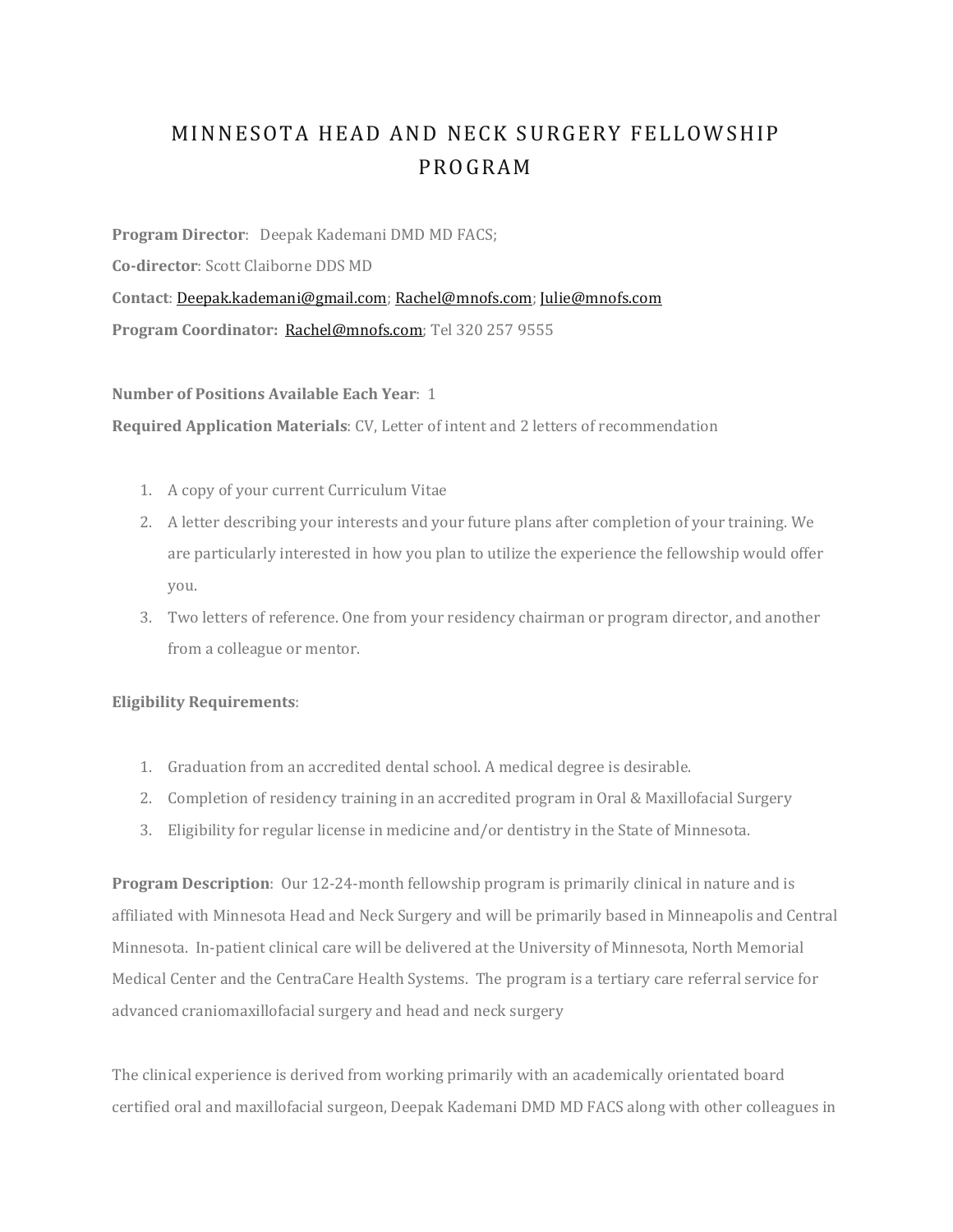Plastic and Reconstructive Surgery, Otorhinolaryngology and other surgical specialists to provide the fellows a comprehensive training experience. Dr Kademani has a well-established and wide referralbased practice seeing patients from all over the state for tertiary referral needs. The caseload focuses on surgical oncology of the head and neck and associated reconstruction including microvascular transfer. Other non-oncologic cases include full spectrum of maxillofacial trauma and reconstruction, orthognathic and temporomandibular joint surgery. Based on the case logs of previous fellows, it would be reasonable to expect to be involved in 200 surgical cases; these include neck dissections, microvascular free flaps, a variety of maxillary and mandibular resections, parotidectomy, maxillofacial trauma, orthognathic and TMJ surgery. There may be an opportunity for an outpatient private practice oral surgery component to augment the fellowship experience. Clinical experience in free flap reconstruction is provided by experienced microvascular surgeons to compliment the fellow's multidisciplinary education.

The service is supported by an experienced OMS Nurse Practitioner to facilitate with the daily clinical operations of the service. The head and neck fellow's primary responsibilities are to run the OMS service including the head and neck surgery patients. As the service is busy, the fellow will need to have organization and develop leadership skills and be an effective communicator and team leader. The fellow will be responsible for the presentation of all cases at Head and Neck Tumor Board. Didactic lectures to augment the fellows clinical experience will be provided.

Both basic science and clinical research opportunities are available, and the fellow will be expected to complete at least one clinical research project suitable for publication, in addition to various case reports and book chapters. Dr Kademani will be able to provide the fellow with ample opportunity for academic advancement with opportunities to participate in scholarly activity. Due to the time restraints of the busy schedule, no other outside academic endeavors from other institutions are allowed during the fellowship training period.

Dr Kademani established the fellowship in 2012 at the University of Minnesota, the fellowship experience is based through Minnesota Head and Neck Surgery PLLC.